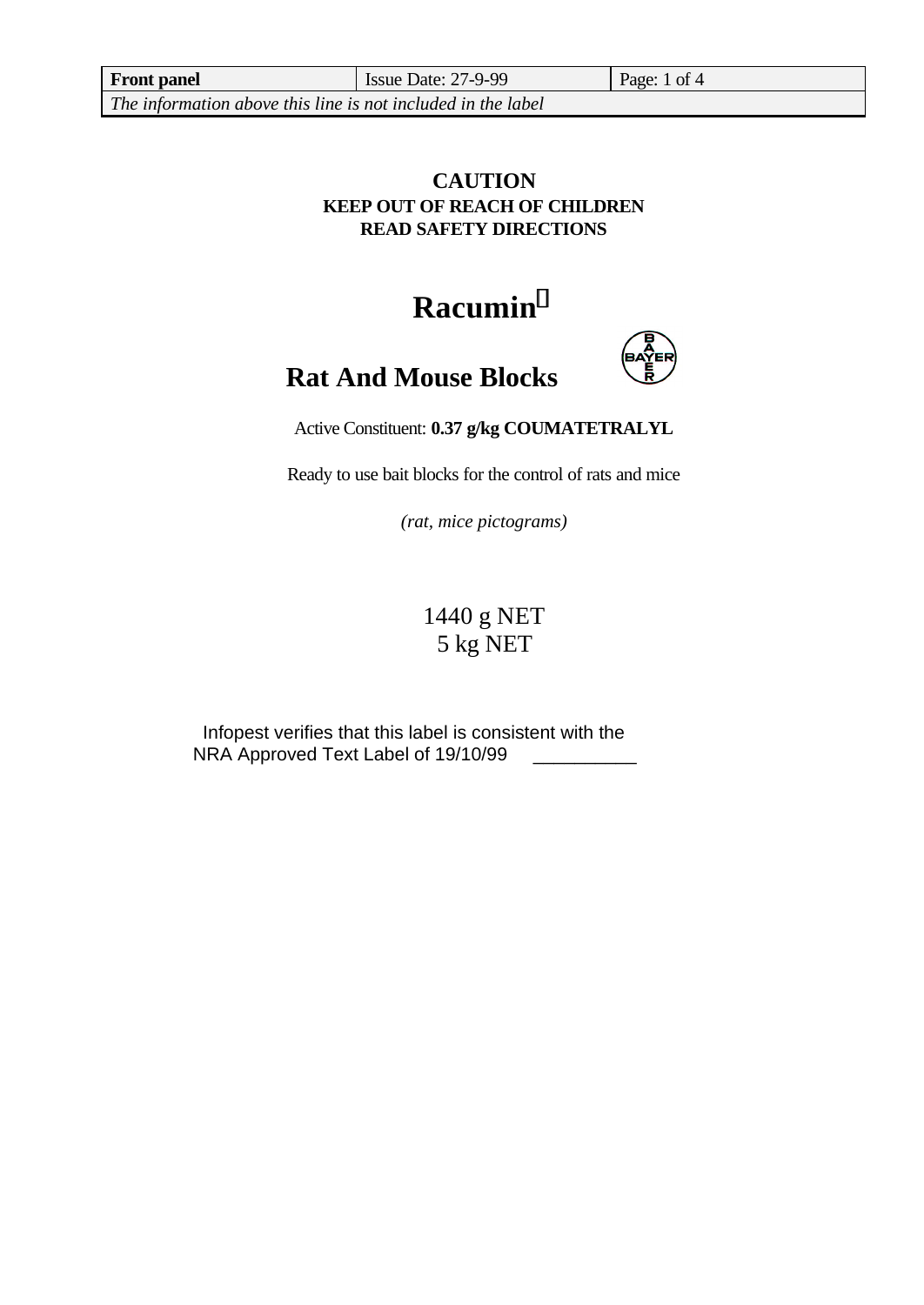| <b>Back panel</b>                                            | <b>Issue Date: 27-9-99</b> | Page: $2$ of $4$ |
|--------------------------------------------------------------|----------------------------|------------------|
| The information above this line is not included in the label |                            |                  |

#### **DIRECTIONS FOR USE**

**Restraints - Do NOT place baits in open unless in bait stations.**

**Do NOT graze or feed livestock on treated areas whilst bait is present. Do NOT place baits in any position accessible to children, livestock, or domestic pets.**

| <b>SITUATION</b>            | <b>PEST</b> | <b>RATE</b>   | <b>CRITICAL COMMENTS</b>                            |
|-----------------------------|-------------|---------------|-----------------------------------------------------|
| Domestic, industrial, wharf | Mice        | $30-60g(1-$   | Place blocks in areas of known rodent activity.     |
| areas, around farm          | and         | 2 blocks)     | Do not exceed 3m between baits for mice, or 9m      |
| buildings, dairies,         | Rats        | per bait site | for rats. Follow the Baiting Strategies for non-    |
| meatworks (non-product      |             |               | crop situations detailed below.                     |
| areas)                      |             |               |                                                     |
| Field crops as below:       | Rats        | 60g(2)        | Bait must be placed in bait stations as described   |
|                             |             | blocks) per   | in Preparation of Bait Stations below. Baiting      |
|                             |             | bait station  | must be used as part of a comprehensive rodent      |
|                             |             |               | control program. Clear gullies, weeds and scrub.    |
|                             |             |               | Keep headlands well slashed or bare to              |
|                             |             |               | discourage rats and to expose them to predators.    |
| Sugar cane                  |             |               | Practise in-crop grass and weed control. Obtain     |
|                             |             |               | rat population monitoring data from district        |
|                             |             |               | organisations and bait according to local           |
|                             |             |               | recommendations. Strategic baiting is best          |
|                             |             |               | carried out in December and January.                |
| Macadamias                  |             |               | If not possible to clear orchard boundaries,        |
|                             |             |               | rehabilitate to rain forest. Monitor rodent damage  |
|                             |             |               | levels prior to baiting. Concentrate baiting in the |
|                             |             |               | outer 3 rows of crop closest to scrubby habitats    |
|                             |             |               | and when nuts are available.                        |
| Pineapples                  |             |               | Place bait stations at 9 metre intervals, 1 metre   |
|                             |             |               | inside the block on all sides where rats are        |
|                             |             |               | entering the block. Bait should be added to bait    |
|                             |             |               | stations when fruit begins to form and bait         |
|                             |             |               | replenished until after harvest.                    |

**NOT TO BE USED FOR ANY PURPOSE, OR IN ANY MANNER, CONTRARY TO THIS LABEL UNLESS AUTHORISED UNDER APPROPRIATE LEGISLATION.**

#### **WITHHOLDING PERIOD NOT REQUIRED WHEN USED AS DIRECTED.**

#### **THE USE OF THIS PRODUCT FOR THE CONTROL OF PROTECTED NATIVE RODENTS REQUIRES PERMISSION FROM WILDLIFE AUTHORITIES.**

**GENERAL INSTRUCTIONS: Do not apply directly on or near exposed food or food utensils, food preparation areas, livestock feed or water, food storage areas, or onto packaging materials or in areas where such packaging is stored. Do not feed the bait to wild or domestic birds.**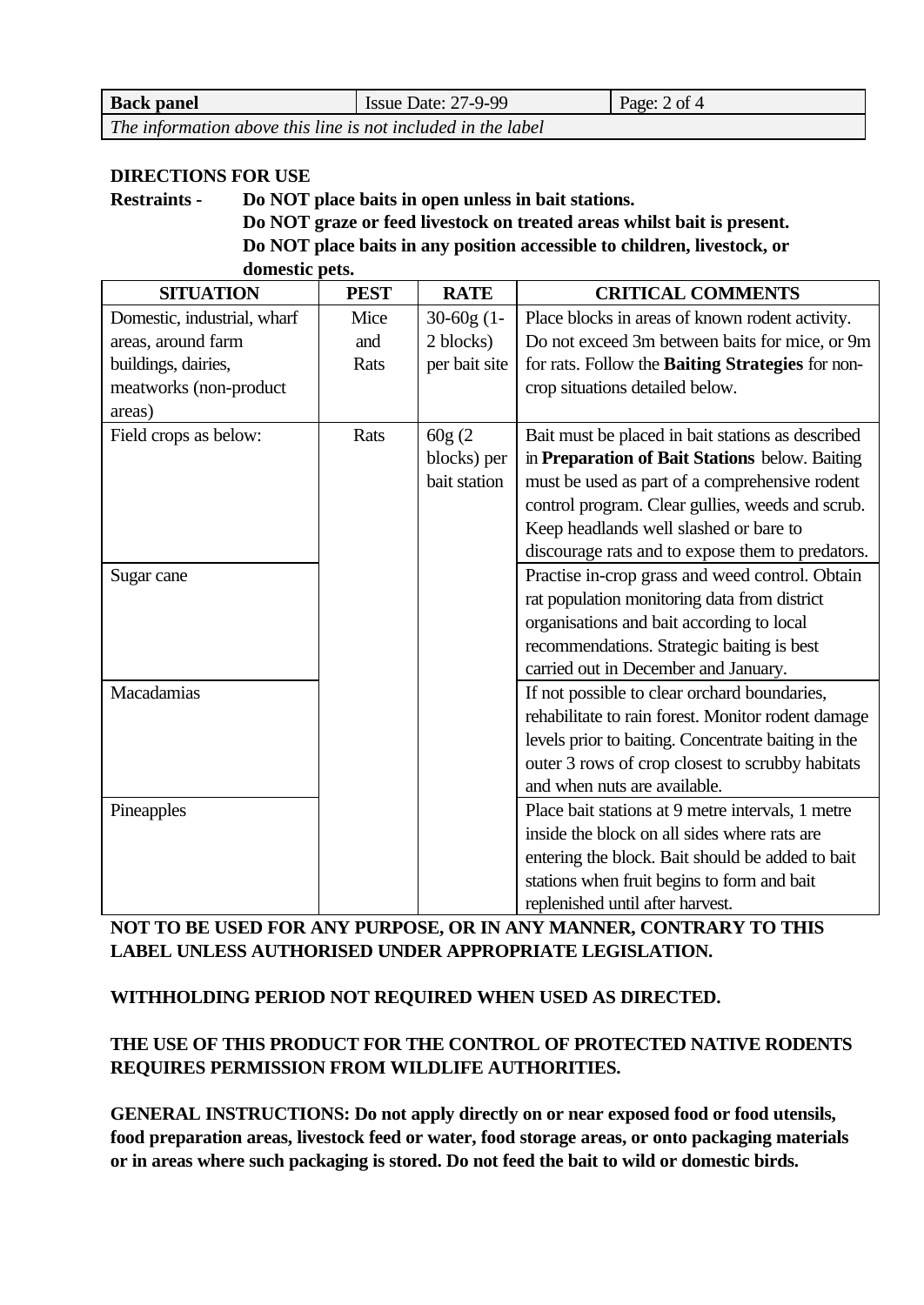| <b>Back panel (cont'd)</b>                                   | Issue Date: $27-9-99$ | Page: $3$ of $4$ |
|--------------------------------------------------------------|-----------------------|------------------|
| The information above this line is not included in the label |                       |                  |

#### **Baiting Strategies**

*All situations.* Eliminate, as far as practicable, all alternative food sources. If baits are eaten quickly increase the number of baits. Baiting for at least 2 weeks is necessary to reduce mouse or rat numbers but continue observation and bait replenishment until no more baits are taken. Remove and destroy untaken bait at the conclusion of the rodent control program.

*Non-crop situations***.** Bait infested areas. Place baits under cover. Inspect baits daily and replace eaten baits. If necessary, cover baits so that only rats and mice have access to them. Caution is required in use of this product in and near piggeries. Do NOT allow to contaminate pig food.

*In crop situations*. Baiting in crop situations should be as part of a comprehensive rodent control strategy. This includes encouragement of natural predators (eg owls), annual field clean-up, weed control, clearance of adjacent scrubland, and strategically timed baiting. Obtain and practise crop management and rodent control strategies recommended by the appropriate local advisory bodies.

Locate bait stations around crop perimeters (particularly between the crop and grassy or bush habitats), near obvious rat runs, and/or close to known rat hiding spots such as stumps, rocks, logs or burrows. Bait stations must be put down several days before the start of the control program to give rats time to become acquainted with the station. During the first week offer free feed to attract the rats. The bait material must be placed in a bait station where it is not in direct contact with the ground and is not accessible to birds and other wildlife. Bait should be checked and replenished every 3 days until no more baits are taken.

#### **Preparation of Bait Stations.**

All bait stations must retain bait so that it does not spill onto the ground, and stations must cover the bait to prevent access by birds. Any of the following three methods may be used in the construction of bait stations. Baits must not come into contact with the ground or water.

1. Use a car tyre with a sheet of corrugated iron covering the top and wired to the tyre on each side. Wire the corrugated iron through a ridge to ensure that rain water cannot enter and wet the bait. Place the bait in the bottom of the tyre and lay the tyre flat with the iron on top. Fix the tyre to the ground with wire and pegs.

2. Use a length of PVC plumbing pipe with a screw topped "T"-piece in the centre. Anchor the pipe to the ground at both ends and insert bait through the screw-topped "T"-piece. Replace cover after adding bait. 3. Place bait in a dish. Cut a hole in the centre of the lid of a 4 litre ice-cream container just sufficient in size to accept the body of the dish. Cut a hole in two sides of the ice-cream container to allow rodent access to the bait. Place the dish in a depression in the ground so that the ground is separated from the lip of the dish by the ice-cream container lid. Cover this with the upturned container and fasten to the ground with wire and pegs.

**PRECAUTION:** Should not be used in areas accessible to children.

## **PROTECTION OF LIVESTOCK, WILDLIFE, FISH, CRUSTACEANS AND ENVIRONMENT:**

Place baits in locations inaccessible to other animals and birds. This product is hazardous to pigs, cats, dogs, and poultry. Do not contaminate ponds, waterways or drains with the product, bait, refuse from the bait stations, or used containers.